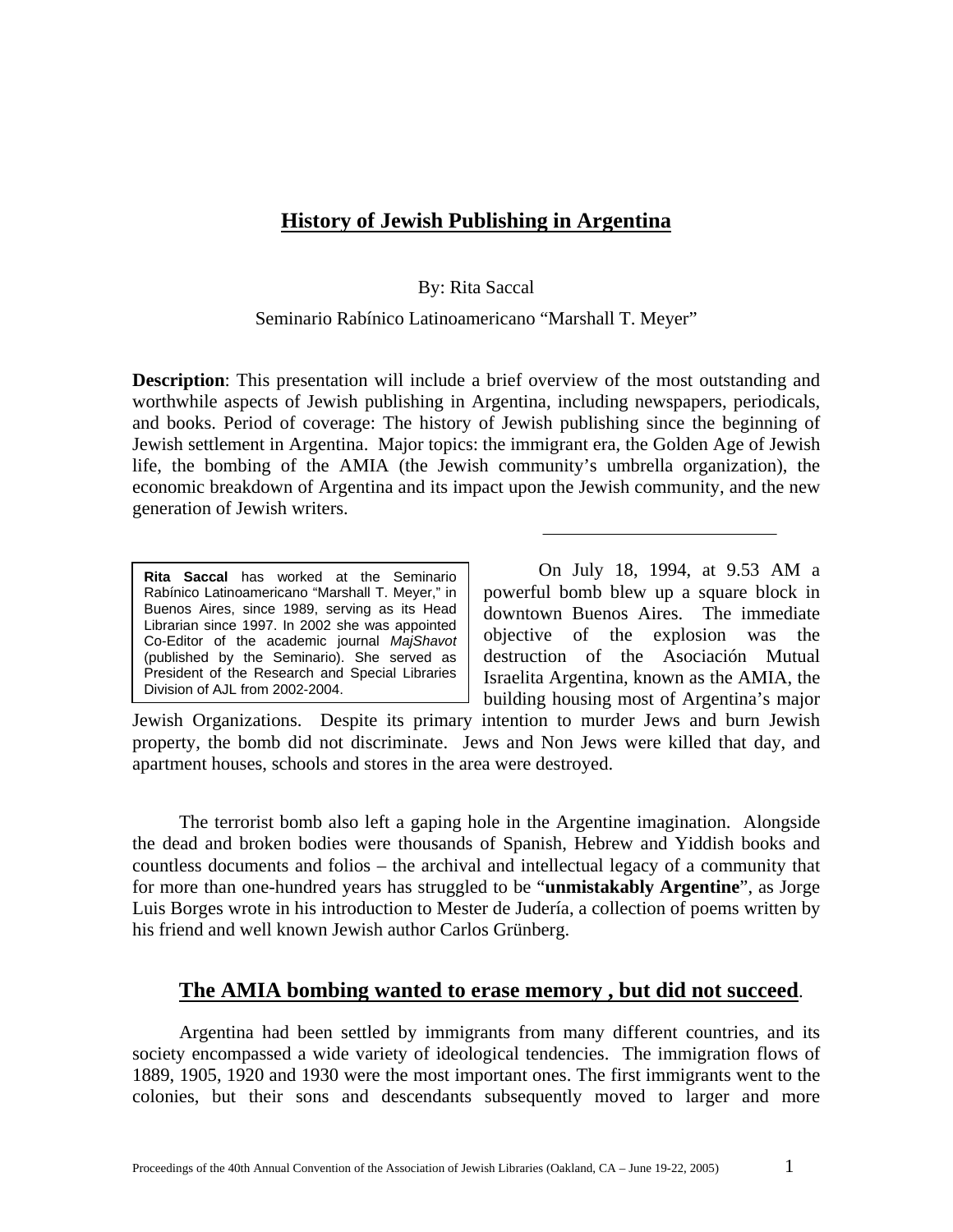cosmpolitan cities. As home to the world's fifth-largest Jewish population, consequently produced the overwhelming majority of Jewish Literature in Latin America.

Many newspapers and magazines were founded on the first days, but, unfortunately most of them failed, either because of financial problems, or because, having more access to the local press, Jewish readers lost interest in their own Jewish Press.

More than 250 Jewish periodicals were published in Buenos Aires only, apart from those from the interior of the country, and some of them lasted more than 50 years.

|      | <b>Newspapers</b>                                               | <b>Magazines</b>                      |      | <b>Newspapers</b>                               | <b>Magazines</b>                                                |
|------|-----------------------------------------------------------------|---------------------------------------|------|-------------------------------------------------|-----------------------------------------------------------------|
| 1898 | Viderkol (Idish)<br>Der Idisher Fonograph (Idish)               |                                       | 1971 |                                                 | OJI (Spanish)                                                   |
|      | Di Folks Schtime (Idish)                                        |                                       | 1977 | Nueva Presencia (Spanish)                       | Continuidad-Hemshej                                             |
| 1904 | El Sionista (Spanish)                                           |                                       | 1979 |                                                 | Coloquio (Spanish)                                              |
| 1908 | Der Avangard (Idish)                                            | Juventud (Spanish)                    | 1982 |                                                 | Continuidad (Spanish)                                           |
| 1909 | Broit un Ehre (Idish)<br>Idisher Colonist in Arguentine (Idish) |                                       | 1983 |                                                 | Controversia (Spanish)                                          |
| 1914 | Di Idishe Zaitung (Idish)                                       |                                       | 1984 |                                                 | Sefardica (Spanish)                                             |
| 1917 |                                                                 | Vida Nuestra (Spanish)                | 1985 | Comunidades (Spanish)<br>La Voz Judia (Spanish) |                                                                 |
| 1918 | Di Presse (Idish)                                               |                                       | 1989 | Masorti (Spanish)                               | Jabad Magazine (Spanish)                                        |
| 1919 | Oif di Bregn fun Plata (Idish)                                  |                                       | 1992 |                                                 | Raices (Spanish)                                                |
| 1921 | Undzer Spiegel (Idish)                                          |                                       | 1993 |                                                 | Nuestra Memoria (Spanish)                                       |
| 1923 | Mundo Israelita (Spanish)                                       |                                       | 1995 |                                                 | Comentarios y Opiniones (Spanish)                               |
| 1924 | Rosarier (Idish)                                                |                                       | 1996 | La Voz de Israel (Spanish)                      |                                                                 |
| 1931 |                                                                 | La Luz (Spanish)                      | 1997 |                                                 | Ktanim (Spanish)                                                |
|      |                                                                 |                                       |      |                                                 | Golda                                                           |
| 1933 |                                                                 | Judaica (Spanish)                     | 1999 | La Ventana                                      | <b>AMIJAI</b><br>Anajnu - Nosotros                              |
| 1945 |                                                                 | Davar (Spanish)                       |      |                                                 | <b>Bet Hillel</b>                                               |
| 1946 | Nueva Sion (Spanish)                                            |                                       |      |                                                 | Contacto del Joint<br>Generaciones                              |
| 1951 |                                                                 | Nueva Vida (Spanish)                  | 2000 |                                                 | CEFAI - 2a. Epoca                                               |
| 1953 |                                                                 | Comentario (Spanish)                  |      |                                                 | Congregación en Libertad<br>Tzedaka Informa<br>Compartiendo     |
| 1957 | Amanecer (Spanish)                                              |                                       | 2001 |                                                 | Bama - Daf Meida                                                |
| 1964 |                                                                 | Maj'shavot (Spanish)                  | 2002 |                                                 | Guesher - Aciba + Oriente                                       |
| 1968 |                                                                 | Rimon (Hebrew)<br>Raices (Spanish)    | 2003 |                                                 | AMIA para todos (Spanish)<br>Cuadernos del IWO<br>DAIA en breve |
| 1969 | Semanario Israelita (Spanish - German)                          | Indice (Spanish)<br>Teshuva (Spanish) | 2004 |                                                 | Carta Rusa<br>Judaica                                           |

#### **NEWSPAPERS AND MAGAZINES PUBLISHED IN ARGENTINA From 1898 to 2004**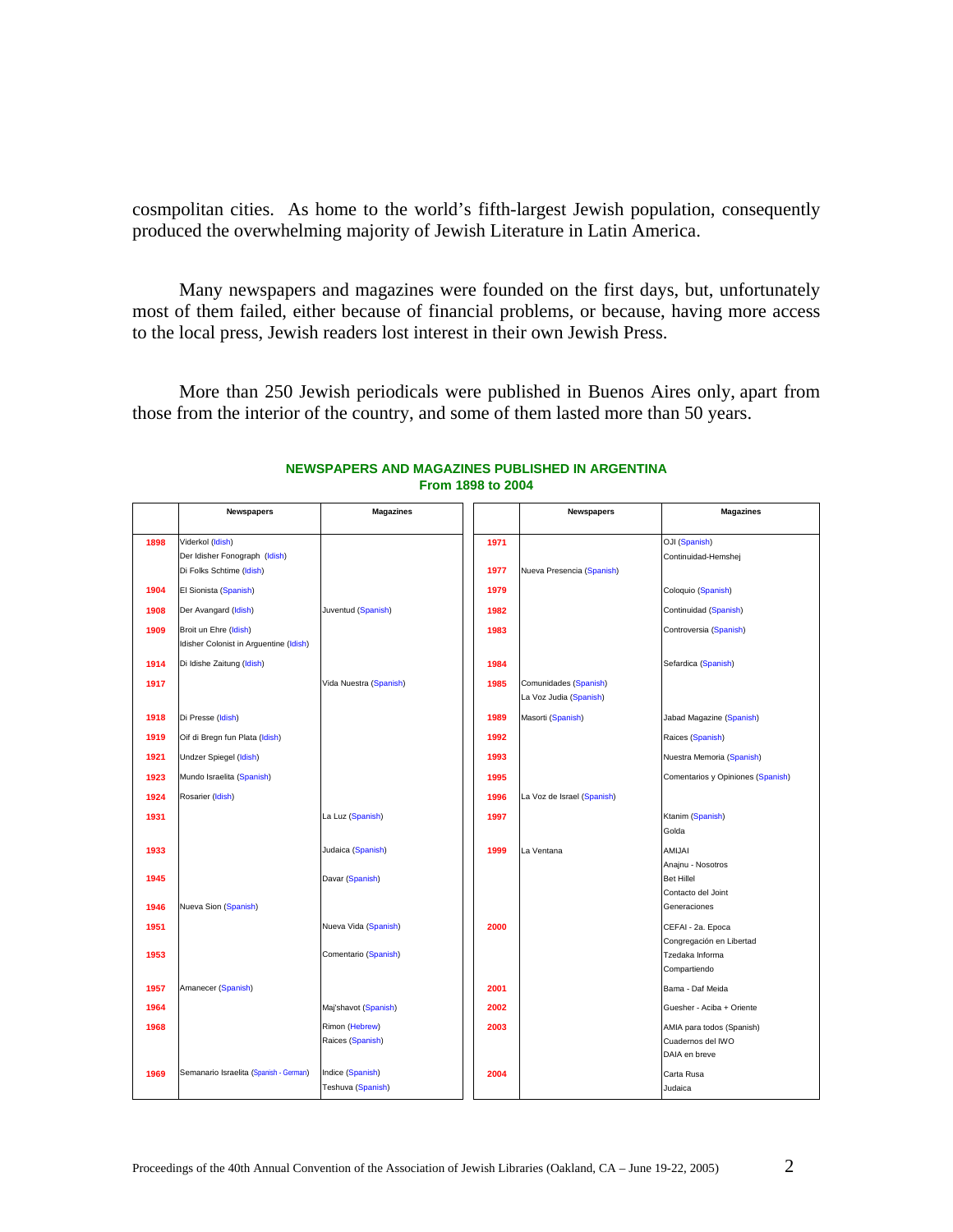Many Jewish journalists and writers, such as Alberto Gerchunoff (outstanding journalist of the newspaper "La Nación" ) and Jacobo Timmerman (who reached a national audience as editor of the newspaper La Opinión, and an international audience with his denunciation of the military government) were very active within the most important national newspapers, such as Clarin, La Nación, La Prensa, Pagina 12. Many other preminent Jewish people work for non Jewish publications, because they have more possibilities of growing and of having a stable job. (For example, most of the journalists of Pagina 12 are Jewish). Many of these Jewish writers helped in the creation and edition of literary non-Jewish magazines which are the pride of the Argentine literature.

The 50's and 60's could be considered the Golden Age of the Jewish Community in Argentina, with a flourishing literary and cultural activity. Editorial houses published lots of books that had been translated from Idish or Hebrew, most newspapers and magazines were published during this time, most people became strongly engaged with the Community and acted accordingly within their Institutions.

The fall of two most important Jewish Banks in 1998, caused the breakdown of many many Institutions who were backed by them. Apart from the lack of financial aid, people's distrust towards their Community leaders increased.

In 2002 it was estimated that the Jewish population of Argentina reached some 190.000 (according to Sergio DellaPergola). The rate of aliyah, because of the economic crisis, reached one of the highest in the Jewish diaspora. There was a considerable emigration to the US, to other countries in the Western hemisphere, and, to a lesser extent, to Western Europe. 5.931 Argentine Jews had left for Israel in 2002, nearly four times as many as in 2001.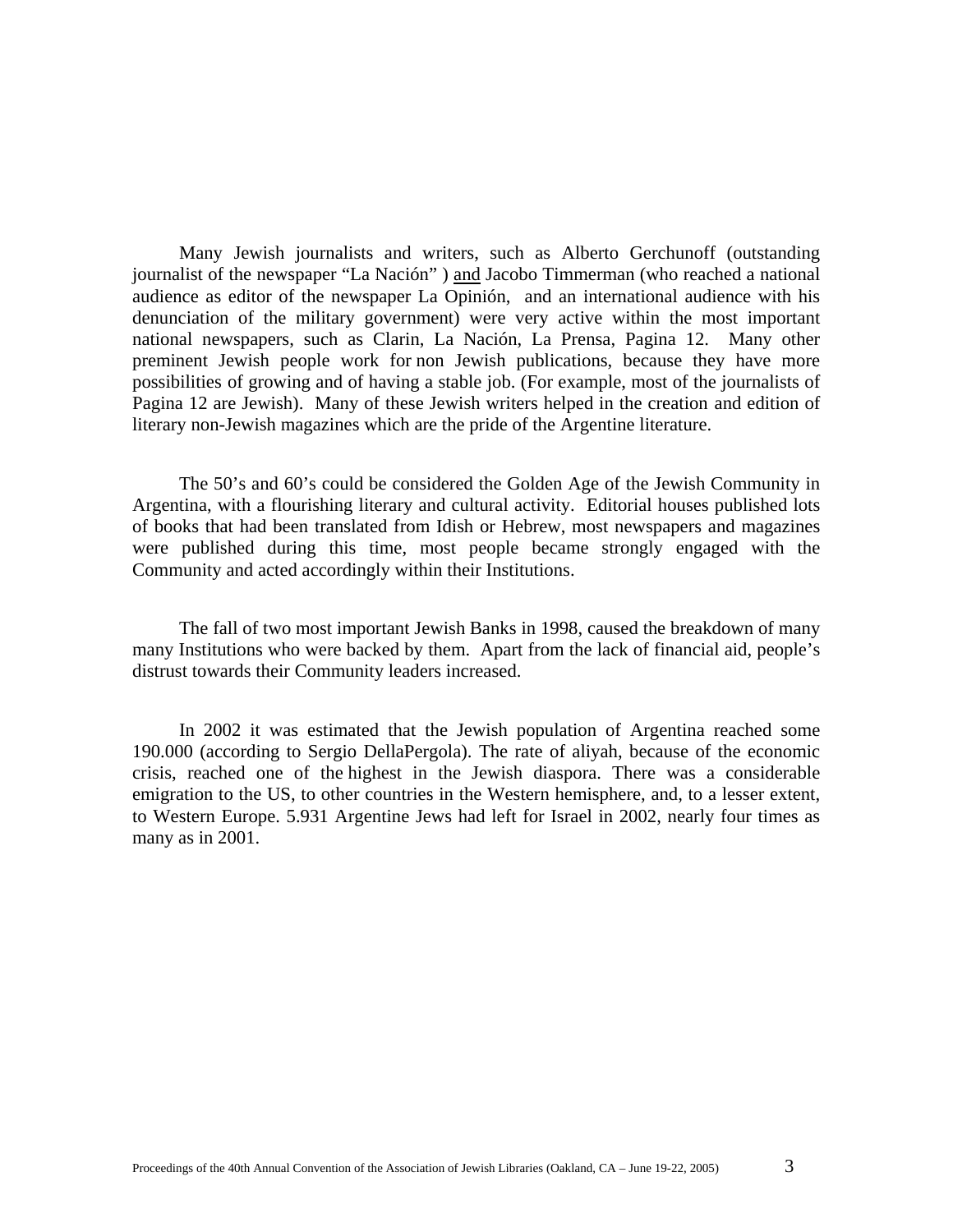

#### **EVOLUTION OF JEWISH POPULATION IN ARGENTINA**

Jews constitute an integral part of Argentine cultural Life. Jewish participation is evident in every sphere of culture – literature, journalism, theater, cinematography, television, visual arts, and classical and popular music. Jews generally make up a disproportionate part of the audience at cultural events and scholarly conferences

Jewish literary tradition earned international fame, Jewish writers and poets contributing with their texts and stories to add new chapters to the national bibliography. They are part of the literary crowd in a country which greatly contributes to Spanish literature.

Thousands throughout the country have read the works left by Jaime Barylko, Osvaldo Dragun, Leon Dujovne, Samuel Eichelbaum, Jacobo Fijman, Alberto Gerchunoff, Samuel Glusberg, Carlos Grumberg, Lazaro Liacho, Pedro Orgambide, Alejandra Pizarnik, German Rozenmacher, Simja Sneh, Cesar Tiempo, Maximo Yagupsky , Hector Yanover, among others.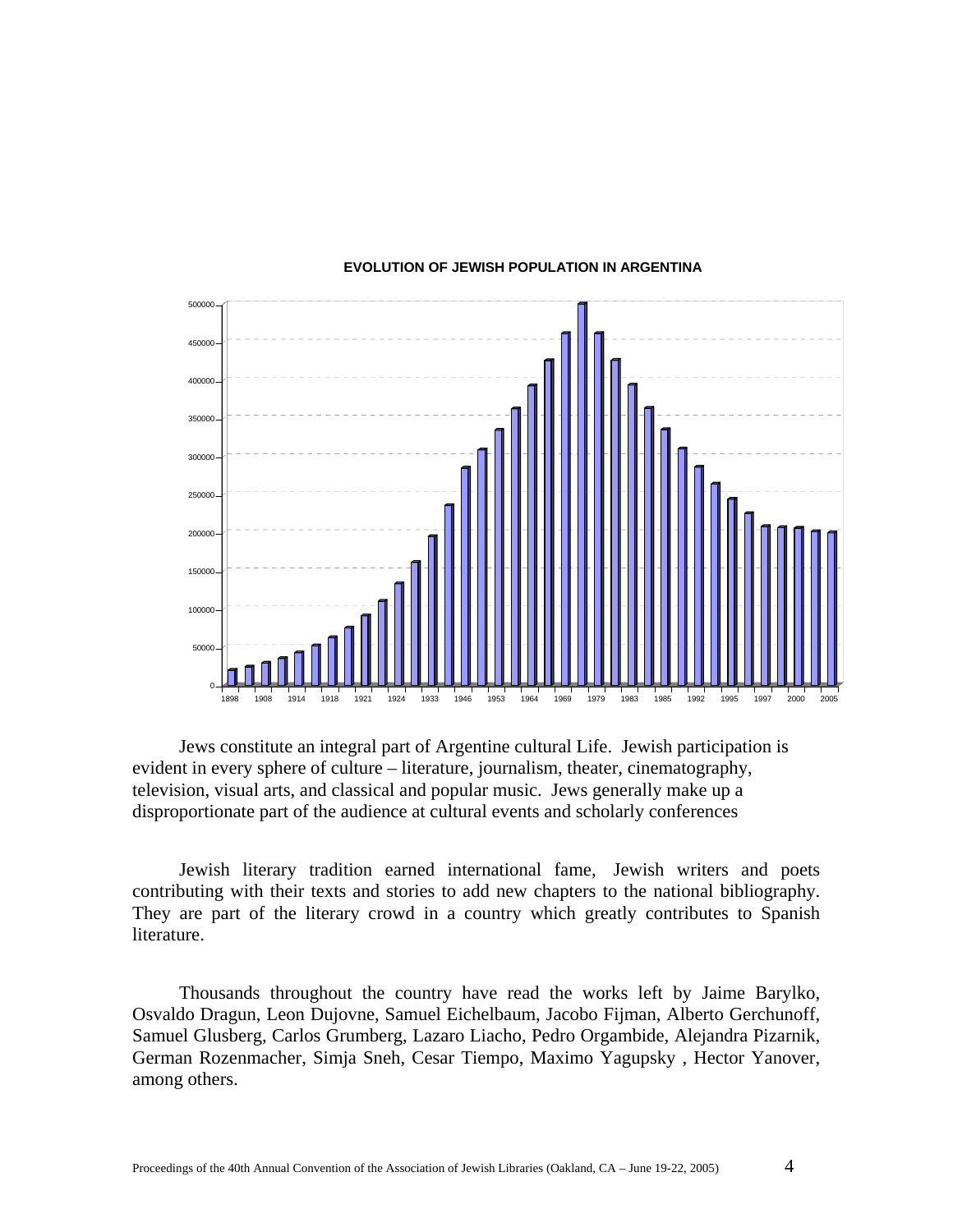#### **Argentine Jewish Writers**

#### **First Generation (Idisch Writers)**

Mordejai Alperson Arnoldo Liberman Baruj Bendersky Berl Grinberg **Oded Sverlik** Pinie Wald **Aida Bortnik** Pinie Katz **Samuel Pecar** Samuel Pecar Moises Senderey José Rabinovich Iankev Botoshansky Bernardo Verbitsky Aharon Brodsky **Bernardo Kordon** Kalmen Farber **Pedro Orgambide** Jaim Goldstraij **David Vinas** Iaacov Sh. Liachovitsky Lazaro Liacho Mark Turkow **Mark Turkow** Humberto Constantini Abraham Zaid **Luis Kardiner** Iardena Fain **Mateo Goldstein** S. Freilaj Maria de La Contra de La Jaime Barylko Mosche Goldstein and The University of the University of the University of the University of the University of the University of the University of the University of the University of the University of the University of the Simja Granievich **León Rozitchner** Israel Helfman German Rozenmacher Levi Itzjak Mass **Van Europa III. September 1988** José Isaacson Nahon Milleritsky Mimi Pinzón Mendel Pschepiurka Mario Szichman David Rashkovan Mauricio Goldberg<br>
Samuel Rollansky Mauricio Goldberg<br>
Gerardo Goloboff Samuel Rollansky Izy Shaffer **Ricardo Feierstein** Zalmen Wasertzug **Marcos Aguinis** Marcos Aguinis Noaj Vita **Noal Vita** Santiago Kovadloff

#### **First Native Generation**

Alberto Gerchunoff Silvia Plager Enrique Dickman Ana Maria Shua Boleslao Lewin **Ricardo Forster** Ricardo Forster Jacobo Fijman **Eliahu Toker** carlos Grunberg **Jacobo Timmerman** Lázaro Liacho **Tamara Kamenszain** Cesar Tiempo Cecilia Absatz Samuel Eichelbaum Nora Glickman Lazaro Schalman **Alejandra Pizarnik** Leon Dujovne **Perla Suez** Salomon Resnik Manuela Fingueret David Elnecave **Liliana** Heker Samuel Glusberg (Enrique Espinoza) Liliana Lukin Abraham Rosenwasser Maximo Yagupsky Samuel Tarnopolsky Marcelo Birmajer Simja Sneh Diego Paskowski José Chudnovsky **Federico** Finchelstein Bernardo Kordon **Daniel Loovich** Bernardo Koremblit Gabriela Mizrahe Santiago Grimani Gisella Heffes Clara Weil **Clara Weil Diego Melamed** Ieoshua Faigon **International Community** Tomas Abraham

Hector Yanover

#### **Second Native Generation**

#### **Third Native Generation**

 Isidoro Blaistein Alicia Steimberg

#### **Fourth Native Generation**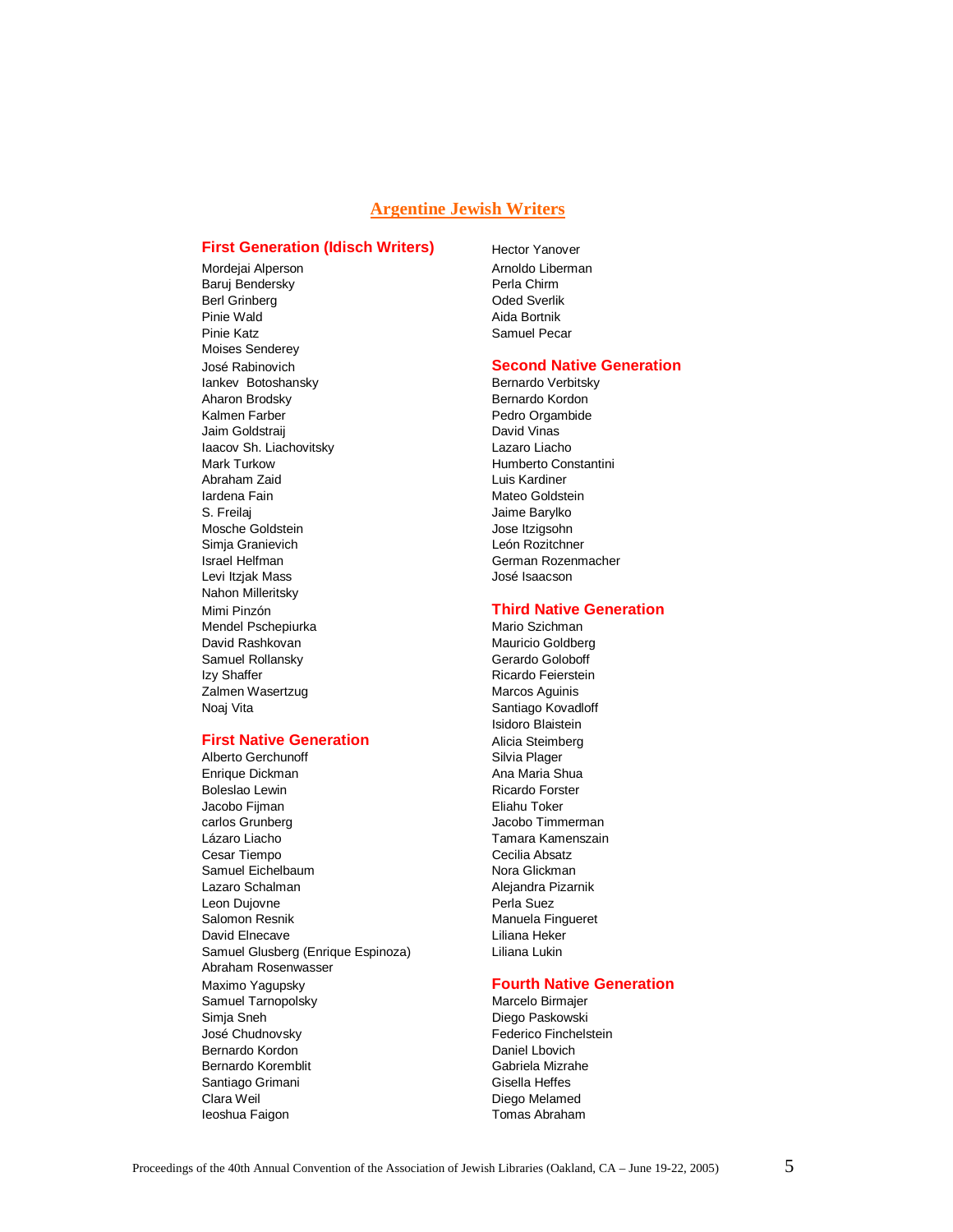Another generation of writers, those who published between 1960-2000, experienced the French May Spring (1969), the death of the Che Guevara (1967) , the military dictatorship between 1976 and 1983 in Argentina, (where human rights were systematically violated), and, the different military coups in the Latin American Continent, wrote about: persecution, social disruption, outcast status and exile,

Writers such as Mario Szichman, Gerardo Goloboff, Silvia Plager, Mauricio Goldberg, German Rozenmacher, Isidoro Blaisten, Antonio Brailovsky, Ana María Shua, Alicia Steimberg, Marcos Aguinis, Santiago Kovadloff, etc. belong to this generation. This was a generation with a higher educational level, although, paradoxically, with a shortened Jewish cultural life too.

In the 1980's, Sara and José Itzigsohn, Leonardo and Beatriz Senkman, Jaime Barylko, Isidoro Niborsi and others, have made extensive efforts to recover elements of Jewish Argentine history in danger of being lost. They have worked vigorously to assemble participant accounts and documentary sources on Jewish Argentine culture.

The most internationally known contemporary text by any Argentine writer was not a literary work, but a memoir, *Prisoner without a name, cell without a number (1981), (*which was first published in the United States and in Great Britain), written by the Buenos Aires newspaperman Jacobo Timerman. Timerman's detention while serving as editor of La Opinión made him an emblematic figure of the offenses against human rights.

Upon the return to democracy in Argentina in 1983, the Under Secretary of Culture, Dr. Marcos Aguinis – who would become a world famous writer - took part in the opening of the Month of the Jewish Book.

By that time, Amia's publishing House, Mila, published a collection of books called **"Roots",** with fifty issues about Jewish Culture. The success of this collection was such, that you could find these titles in any newsstand of the city.

Many more books have been published since then. But, it is impossible to make a list of the literary production. Let me highlight for you, at this time, what happened in the last ten years.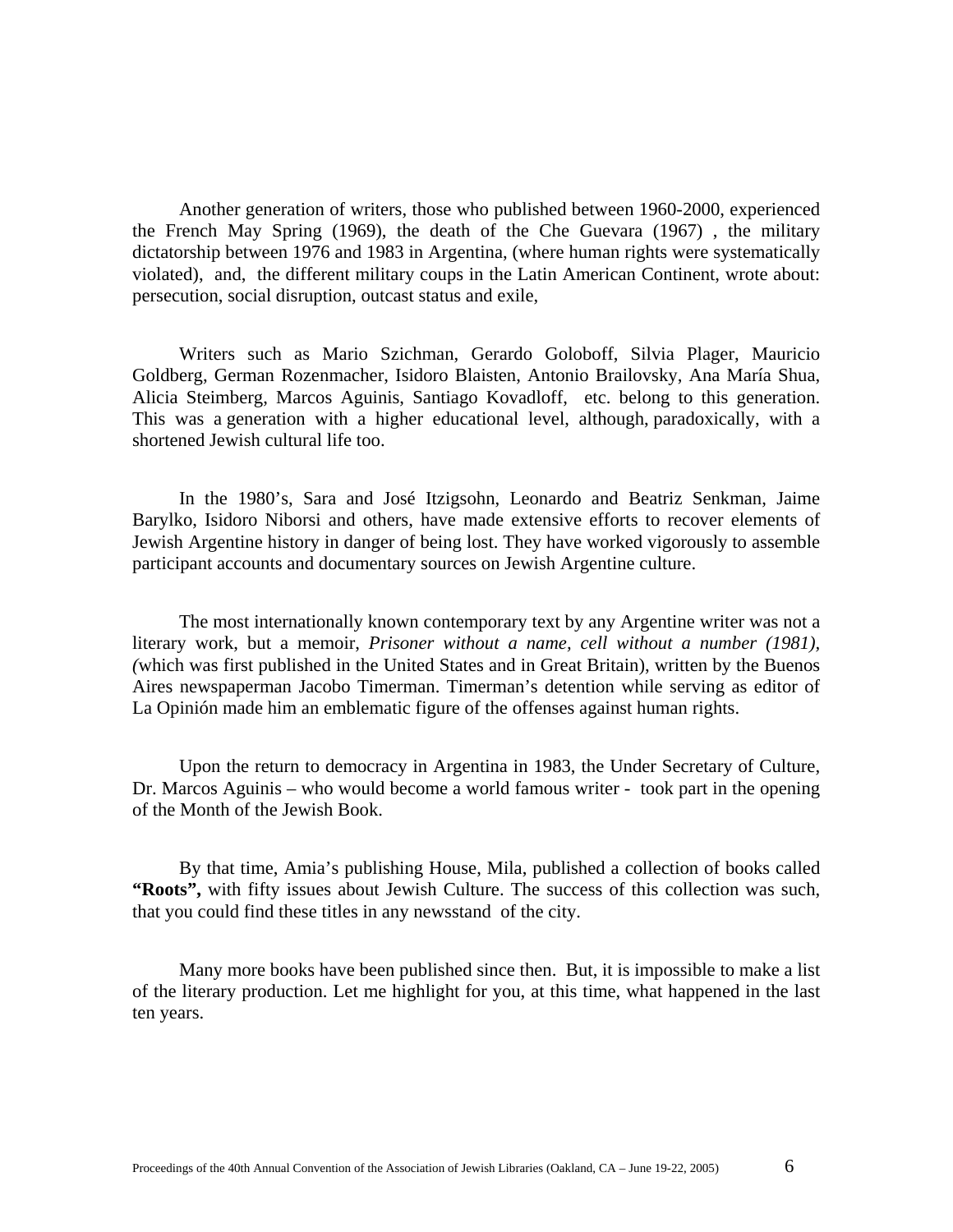In 1994 Anita Weinstein and Myriam Gover de Nasatisky published a two volume bibliographical source book "*Escritores judeo-argentinos: bibliografia 1900-1987 (Jewish Argentine writers: a bibliography 1900-1987).* 

In 1995, the Ministry of Interior issued a book on the holocaust S*eis millones de veces uno – El holocausto (Six Million times one – the Holocaust), edited by Eliahu Toker and Anita Weinstein).* The particularity of this book, which I would like to point out, is that it was distributed among the Argentine non-Jewish public schools in order to educate the country's young people about the subject. **Never before did something like this happen in Argentina.** 

In 1998 DAIA - The Jewish Political Organization - edited: " Proyecto Testimonio – Revelaciones de los Archivos Argentinos sobre la política oficial en la era nazi-fascista. (Testimony Project: Revelations of the Argentine Archives regarding the official politics during the nazi-fascist era). This fabulous documental work which was compiled by Beatriz Gurevich and Paul Warsawski, was not well received by the Government authorities, because of its denunciation.

A new generation of Jewish writers has appeared in the last years, publishing a great deal of books since the economic crisis. Not only do they write about Jewish topics but they focus on subjects such as: Argentine Nationalism (Daniel Lbovich), the Goldhagen thesis (Federico Finchelstein), novels and poetry which are not related to Jewish History (Ricardo Forster, Manuela Fingueret and Santiago Kovadloff).

And then we find the so called "fifth generation". They are very young writers such as Marcelo Birmajer, journalist and writer, who has written many books in spite of his short age. He writes on Jewish topics, but, with a local background "**to be a Jew in his own way***"* 

Diego Paszkowski also belongs to this generation, as well as Gisella Heffes, Diana Sperling, Gabriela Mizraje and many others.

Memoria Activa, -a Jewish Civil Rights Group, created after the bombing of the AMIA - , can also be considered, a revelation of Argentine-Jewish History.

On July 18, 1997, on the third anniversary of the AMIA bombing, Laura Guinsberg, in her tough speech "Abro los ojos" (I open my eyes), "accused the government of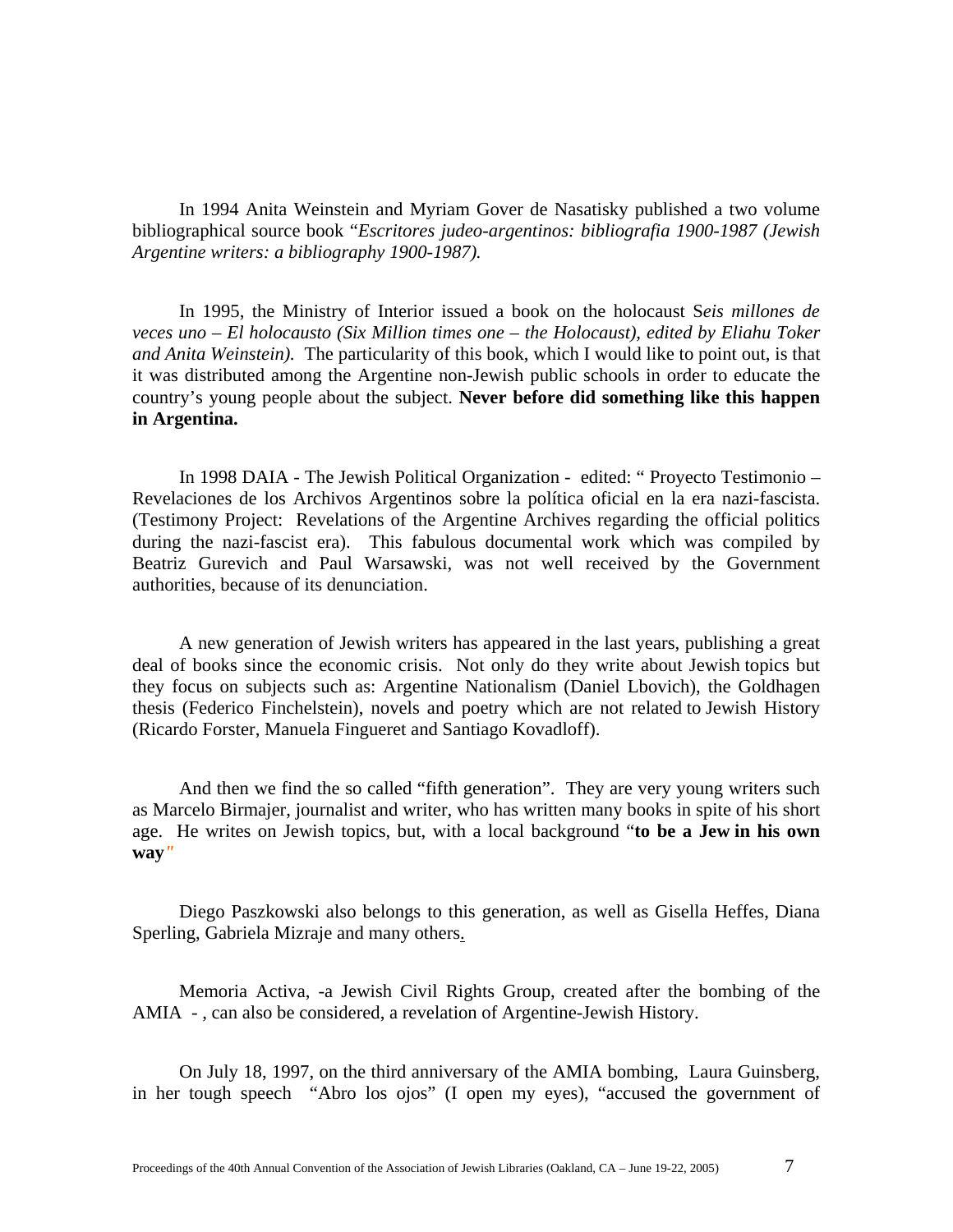consenting to the impunity, to the indifference of those who know but keep silent, to the insecurity, the impotence, the ineptitud"….. The power of the speech was such that it has become not only a foundational text of Post Amia Testimonial writing, but it is also called the "Yo acuso" (I acusse, J'accuse), a straight denunciation, without the typical euphemisms used by the community leaders. Women are the trigger behind Memoria Activa and they are also called *las madres de la calle Pasteur (The mothers of Pasteur's street).* In his book "Los judíos y el Menemismo "(Jews and Menemism), Diego Melamed says that "in the land of soccer and the cult of *machismo*, mothers and grandmothers have become the symbol of bravery in the face of crime and impunity"

I am herewith presenting a poem written on that occasion by Salo Loterztein.

# **In memorian**

 **By Salo Lotersztein** 

**To Marisa and her smile, Receptionist only To the world's goodness;** 

**To Jaime, dean of workers And culture makers** 

**To Marta, Yanina, Noemi and Silvana, The girls in Social Work Young and open, Ready to alleviate other's sorrow and pain;** 

**To those who met us At the doolr And watched our coming and going With a human touch: Carlitos, Naum, Ricki, Gregorio and Mauricio;** 

**To Rosita, the operador, Who Hill never again say: "AMIA, JEWISH COMMUNITY CENTER OF BUENOS AIRES, MY NAME IS ROSITA, HOW CAN I HELP YOU?"**

**To Susy and Dorita, Who kept the Job exchange going And suffered the anguish of joblessness, Opening doors of hope With their search** 

**To the people of the Burial society, Who brought comfort to the bereaved In their loved ones's final hours; To the tireless Kuky and his stoic assistants Norber, Claudio, the young Agustín and Fabian Who were taken away, together with Rita, The one with the bright blue eyes.** 

**To Mirta trapped Under the rubble, Who after that day Can never again take care of her kids** 

**To Cacho Chemuel, who was saved and brought back to life, Only to be caught by death this time around.** 

**To the memory of the men in Maintenance; Olegario, dragged down by his ailing heart;** 

**Buby who brought the hot coffee every morning; Avedano, who came from Chile To fix lights But was swept up by the dark. To Jorgito Who was just coming From the corner coffee shop Feeling so alive When the deadly bomb Caught him**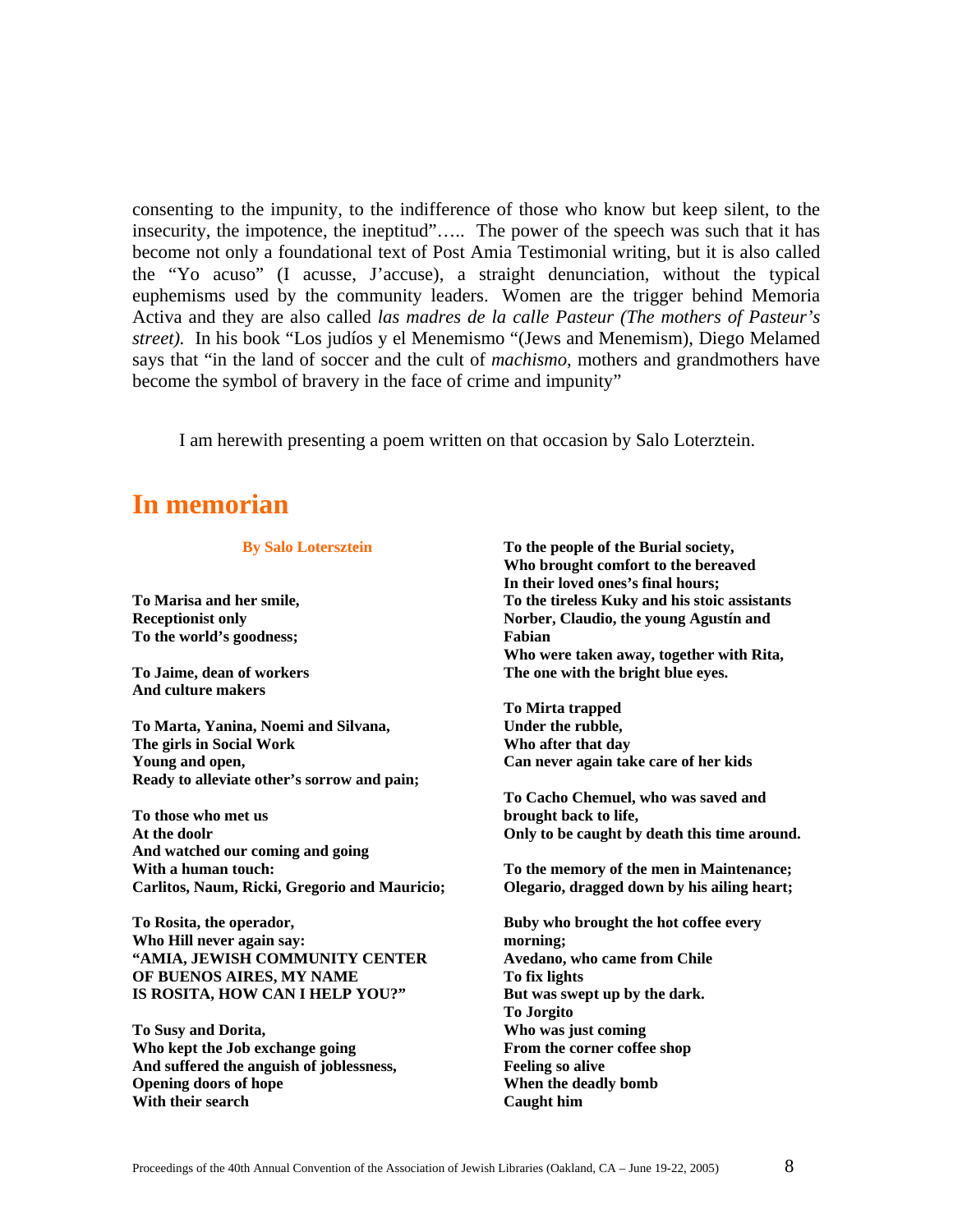And blew him apart **To the architect To the architect To the architect** With his tray full of cups: **With his tray** full of cups: **Who designed for Life: To Paola, so young and perky, Who was coming to pick them pu** 

**To the Bolivian workers who came to find a Simply because they were close by, better future and didn't and in 1997** In next door stores and houses, **Because the terrorist "decided"** Paying for the horrible desire to harm. **What was to become of them; To the passerby who just happened to chance To all of them:**  Into the valley of death; **Our anguish, our pain** To the girl who signed up for college **Our solidarity as those who survived. And took only one final exam;** 

**To those who were there to take care of some matter And picked up death and desolation instead Or to find work so that they could go on living; To all those who fell or suffered** 

*(Translated by Edna Aizemberg – "Books and Boms in Buenos Aires")*

In 2001 Eliahu Toker and Anita Weinstein published a very important historical document: "Cinco Décadas de Nueva Sión, Un Siglo de Periodismo Judeo – Argentino" (Five decades of Nueva Sión, a Century of Argentine-Jewish Journalism").

In the Book Fair that took place in Buenos Aires, in April 2005, AMIA presented a book on the occasion of the  $110<sup>th</sup>$  anniversary of its foundation. Its title: "Retratos de una Comunidad", (Portraits of a Community), is a photographic album of the Jewish Community.

#### **What happened with the Jewish Editorial Houses??**

A very few Jewish Editorial Houses have survived the economic crisis. They are: Editorial Mila, CIDICSEF (Sephardic Organization) , Fundación Memoria del Holocausto (which is the Argentine version of the Holocaust Museum), Kehot (Jabad Lubavitch), Seminario Rabínico Latinoamericano "Marshall T. Meyer".

In 1965, The Seminario Rabinico, for which I work, had an agreement with a very important Editorial House – Paidos – and published approximately 70 titles related to the different aspects of Jewish Civilization and Culture; some of them translations of Jewish classics, such as The Prophets (Heschel), History of anti-Semitism (Poliakov), Elie Wiesel, Leo Trepp,. etc. Furthermore, these publications comprehend bilingual editions of the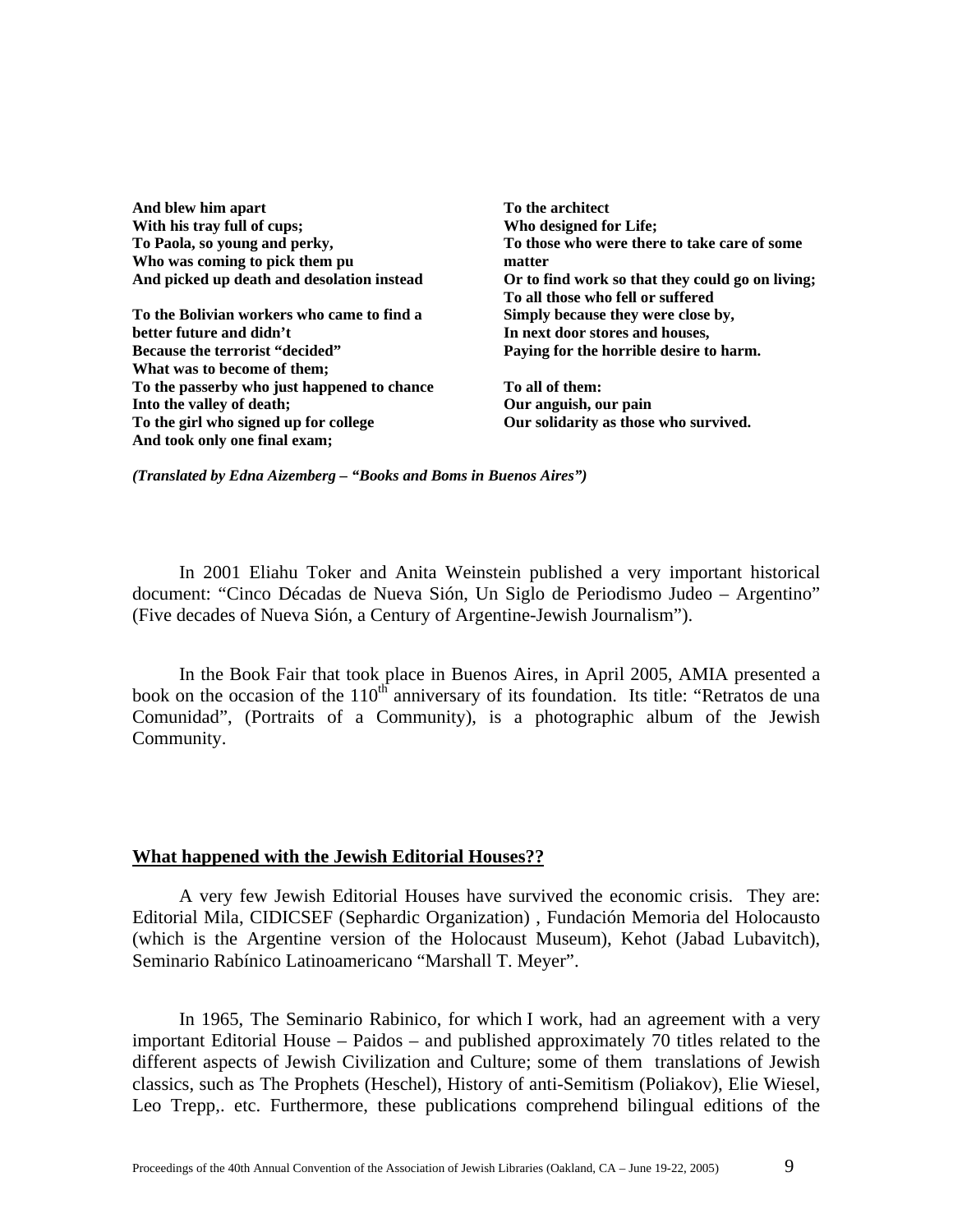Machzor, the Siddur, the Passover Haggada with commentaries and a bilingual Humash (also with commentaries). The Seminario also publishes an Academic Journal – Maj Shavot – with articles devoted to the promotion of the most highlighted works of Jewish Thought, Bible, Jewish History, Jewish Communities around the world, etc. MajShavot should be published four times a year, but due to the lack of budget, it hardly comes out once a year. Still, at least its edition has not been interrupted.

Editorial Mila is a project created by AMIA which intends to find a place for the new generations taking into account the contemporary Jewish condition in its different aspects. They also publish a magazine on social activities showing the experiences of Jewish professionals in the different areas of education, history and humanities.

Editorial Mila was invited – for the first time in Argentine-Jewish History to the Book Fair in Frankfurt in 2003. Never before has an Argentine-Jewish Editorial been invited to any International Fair.

There is a boom of Jewish cultural activity. Let me tell you that in 2004 Editorial Mila and the AMIA Cultural Department organized a Literary Competition on Essays on the subject: "**what it means to be a Jew today**". The jury was integrated by famous Argentine-Jewish writers such as Marcos Aguinis, Marcelo Birmajer, Gabriel Gotlib, Bernardo Kliksberg, Ricardo Feierstein, Mario Ber and Moshe Korin.

Although there is a boom or rise of cultural activities, this does not mean that the Jewish editorial houses publish more. Many of the new Jewish authors would like to have their books published by Editorial Mila, but, if they don't have a sponsor, this is a very hard task.

Mr. Ricardo Feierstein, its director, works against the stream, almost without a budget but working hard and looking for donations in order to publish the books. Still, for this year 2005, Editorial Mila intends to publish and re-edit almost 20 titles.

Kehot, which belongs to Jabad Lubavitch, has a very interesting collection of books, and they publish a lot, specifically Spanish translations of the Hebrew or Yiddish Texts.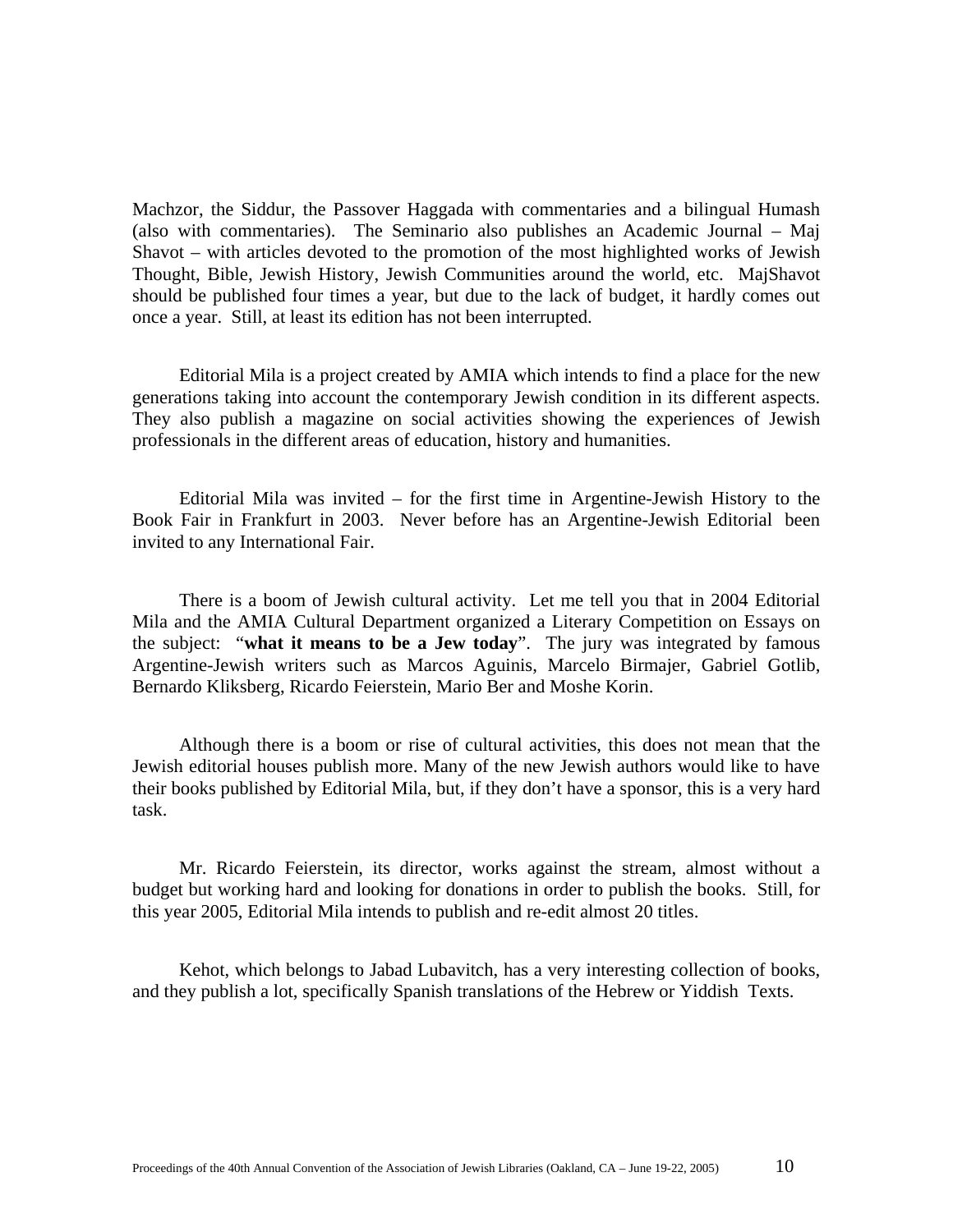In the University of Rosario, in the Province of Santa Fe, there is an important group of young Jewish Philosophers who are translating into Spanish the works of Levinas, Rosenzweig and Buber, and are published under the auspices of the University. The same happens in the University of Córdoba. This group is being represented by Argentine-Jewish philosophers such as Diana Sperling, Ricardo Forster, Pablo Dreizik , etc

# **NEWSPAPERS, MAGAZINES AND BULLETINS CURRENTLY PUBLISHED IN ARGENTINA 1999**

| <b>Newspapers</b>                         | <b>Academic</b><br><b>Magazines</b> | <b>Bulletins</b>                |
|-------------------------------------------|-------------------------------------|---------------------------------|
| La Voz Judía                              | <b>Nuestra Memoria</b>              | <b>Jabad Magazine</b>           |
| La Voz de Israel                          | <b>Maj'Shavot</b>                   | <b>Ktanim</b>                   |
| <b>Mundo Israelita</b>                    | <b>Plural</b>                       | Kol Macabi *                    |
| <b>Masorti</b>                            | <b>Sefardica</b>                    | <b>Revista Hacoaj</b>           |
| <b>Semanario Israelita</b>                |                                     | *RevistaHebraica                |
| La Luz                                    |                                     | <b>Forum</b>                    |
| <b>Boletin OJI (on Internet)</b>          |                                     | <b>Mitzva</b>                   |
|                                           |                                     | <b>Toldot</b>                   |
|                                           |                                     | <b>Kesher Kehilati</b>          |
|                                           |                                     | A.C.I.S.B.A. *                  |
|                                           |                                     | <b>Avatares</b>                 |
|                                           |                                     | <b>Comentarios y Opiniones</b>  |
|                                           |                                     | <b>Noti Cissab*</b>             |
|                                           |                                     | <b>Todo Faccma*</b>             |
|                                           |                                     | <b>Israel Hoy</b>               |
|                                           |                                     | Amigos de la Univ. de Tel Aviv  |
|                                           |                                     | Amigos de la Univ. de Jerusalem |
| (*) Boletines de Instituciones Deportivas |                                     |                                 |

And I want to finish my presentation by reading to you an article published two months ago - on March  $25<sup>th</sup>$ ,  $2005$  - in the influential newspaper La Nacion, who dedicated one of its pages to this article *"kids read less than one book per year". This is related to the recent statistics that show that 40.2% of the population is under the line of poverty and cannot meet their basic needs.*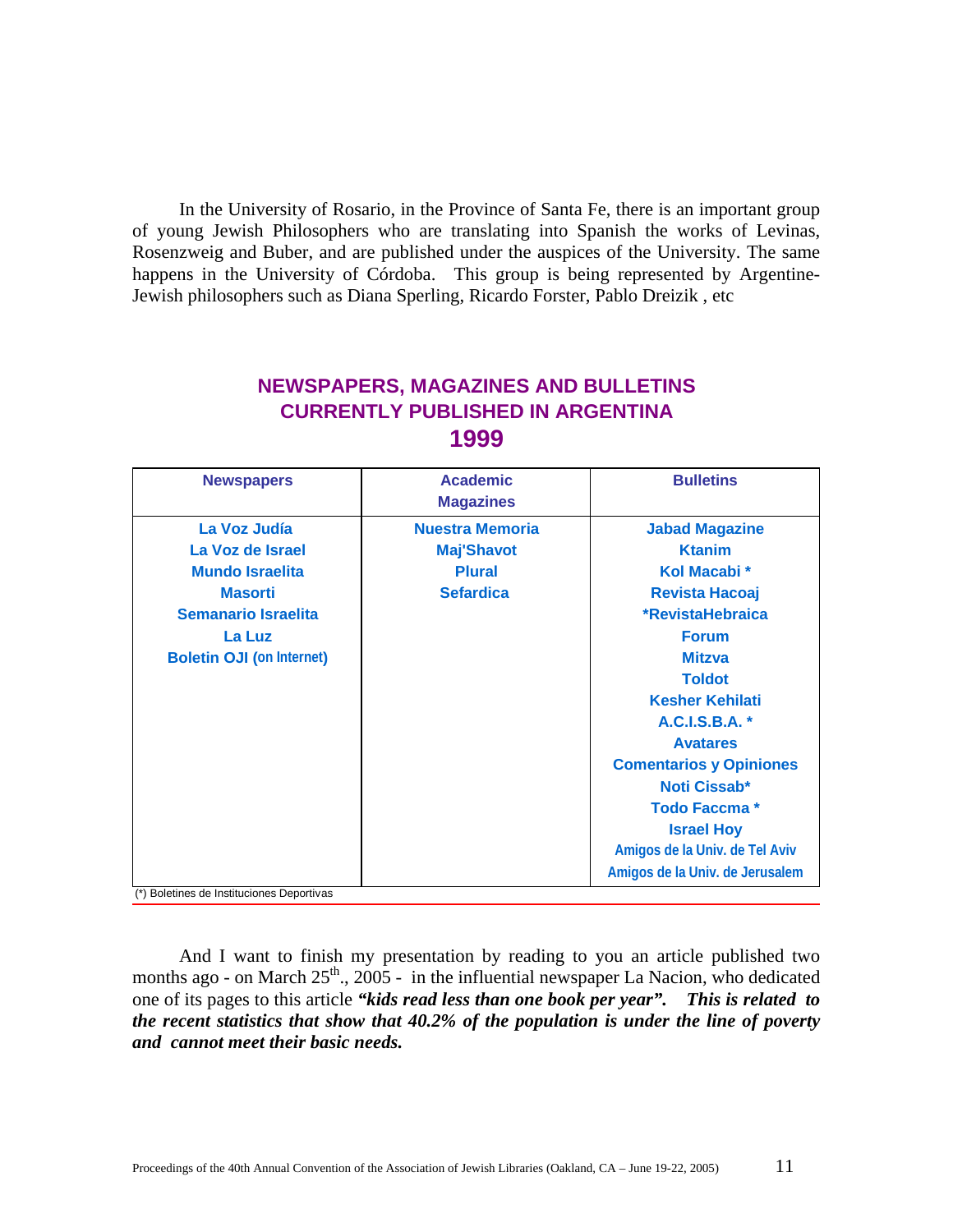However the other 60% of the population which is over this poverty line, is not very different: only three out of 10 children buy a book per year.

A month later, this same newspaper La Nacion, in its edition of 27 April 2005, refers now to University students and it says:

Ten percent of university students have not read an entire book in the last year. Only 23% has read between one and two books and 22% has read more than six. 45% admitted having read between three and six books.

To make things worse:

37% of those who claim to read, they do so from photocopies, whereas 63% does it from books.

Over 2500 million pages are reproduced illegally at the university per year, damaging, in this way, the book industry. Sixty percent of the photocopied material is protected by rights of author.

The use of book photocopies is habitual in all levels of Argentina's educational system. The president of the Foundation El Libro, organizer of the Annual Book Fair, said that "the use of photocopies at school is a cultural issue".

Also, he said, "At the university, teachers and book authors actually allow the use of photocopies. Neither the political nor the judicial power is aware about the seriousness of this problem**. Intellectual rights are not valued in this country**".

While university students claim that they cannot afford to buy books, they still buy CDs, go on holidays, buy brand shoes, atend rock concerts and go to the movies.

#### **This is a cultural issue**.

Nobody would take an expired yogurt, but many would photocopy a book".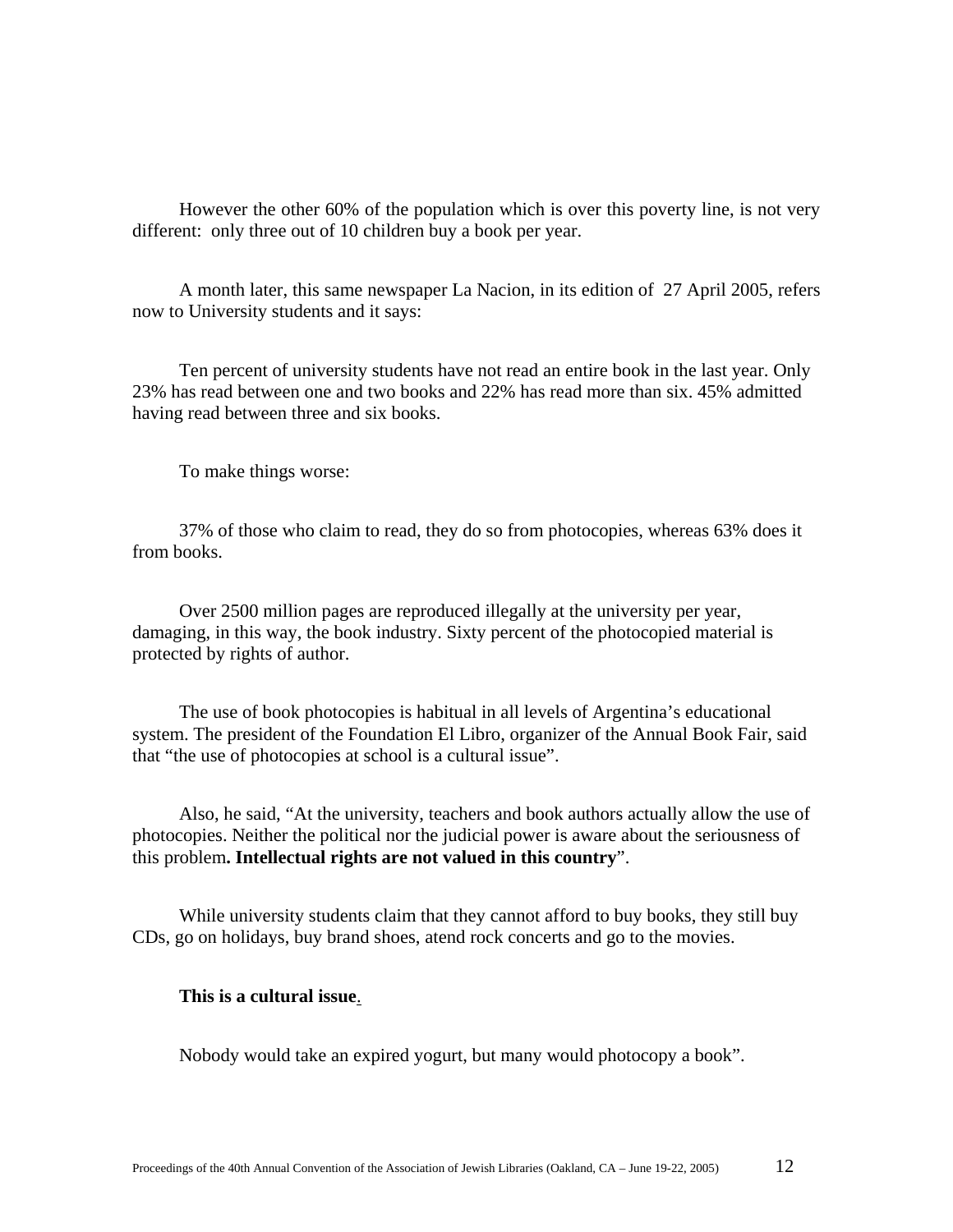



# **How do you get your books?**

| 59% |
|-----|
| 39% |
| 34% |
| 30% |
| 4%  |
| 8%  |
|     |

As you can see, Jewish publishing in Argentina is not a Jewish problem only.